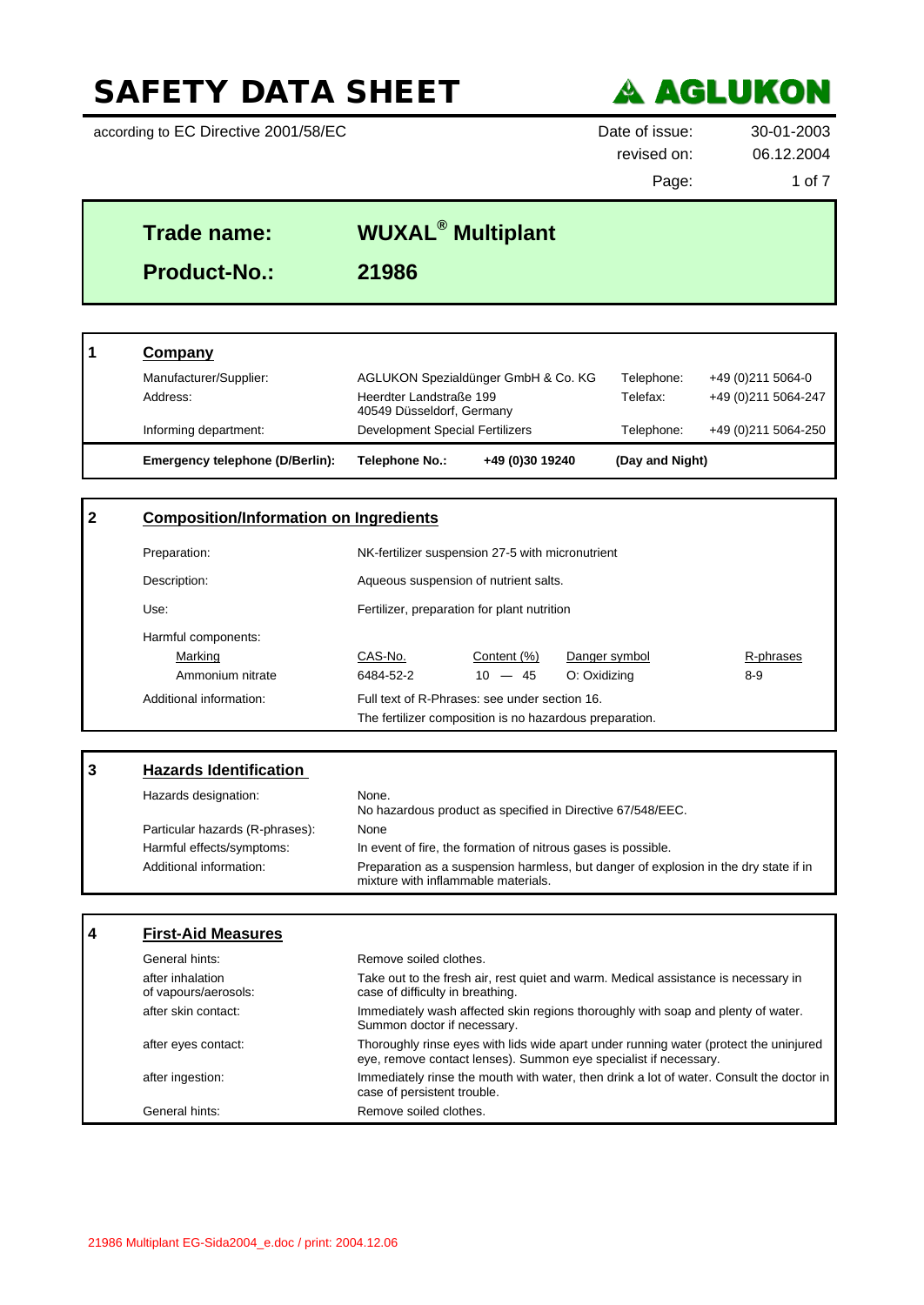according to EC Directive 2001/58/EC Date of issue: 30-01-2003



revised on: 06.12.2004

Page: 2 of 7

# **Trade name: WUXAL® Multiplant Product-No.: 21986**

| 5 | <b>Fire-Fighting Measures</b>                 |                                                                                                                                                                                                     |
|---|-----------------------------------------------|-----------------------------------------------------------------------------------------------------------------------------------------------------------------------------------------------------|
|   | Suitable extinguishing media:                 | Water                                                                                                                                                                                               |
|   | Unsuitable extinguishing media:               | Do not use chemical extinguishers or foams or attempt to smother the fire with steam<br>or sand.                                                                                                    |
|   | Special risks:                                | Preparation as a suspension harmless, but danger of explosion in the dry state if in<br>mixture with inflammable materials.                                                                         |
|   |                                               | The material itself is hardly inflammable. Ambient fire may liberate hazardous<br>vapours. If larger quantities of the product are on fire, the formation of nitrous gases,<br>ammonia is possible. |
|   | Special equipment to protect<br>firefighters: | Do not stay in dangerous zone without suitable protecting clothes and selfcontained<br>breathing apparatus.                                                                                         |
|   | Other information:                            | Contain escaping vapours with water.<br>Prevent fire-fighting water from entering surface water or groundwater.                                                                                     |

#### **6 Accidental Release Measures** Personal precautions: Wear suitable protecting clothes. Avoid product contact and formation of vapours/aerosols. Do not inhale vapours/aerosols. In event of vapours/aerosols wear respiratory protection, safety glasses and gloves. Specific hazards: The material itself is harmless and hardly inflammable as. Ambient fire may liberate hazardous vapours. If larger quantities of the product are on fire, the formation of nitrous gases, ammonia is possible. Special equipment to protect firefighters: Do not stay in dangerous zone without suitable protecting clothes and selfcontained breathing apparatus. Other information: Contain escaping vapours with water. Prevent fire-fighting water from entering surface water or groundwater. Environmental precautions: Ensure that the product does not reach the ground-water, water bodies or the drainage system. Methods for cleaning up/taking up: Take up with absorption media;. Disposal of contaminated material as waste according to section 13.

### **7 Handling and Storage**

#### *Handling*

| Advice as to safe handling:           | Wear suitable protecting clothes. Avoid product contact and formation of<br>vapours/aerosols. Do not inhale vapours/aerosols. In event of vapours/aerosols wear<br>respiratory protection, safety glasses and gloves.                                                   |
|---------------------------------------|-------------------------------------------------------------------------------------------------------------------------------------------------------------------------------------------------------------------------------------------------------------------------|
|                                       | Remove soiled and soaked clothes and wash hands and face after work<br>(see section 8).                                                                                                                                                                                 |
| Advice to prevent fire and explosion: | Product rests to be cleared away by rinsing with water before starting fire and hot<br>works on containers and devices. Fire and hot works can only be carried out by an<br>expert after previous permission in writing or under permanent supervision of an<br>expert. |
|                                       | Pumps must be so constituted and used that no hazardous reactions can occur.<br>Pumps without stuffing boxes to be used only. Crystallized product to be dissolved<br>again with plenty of water.                                                                       |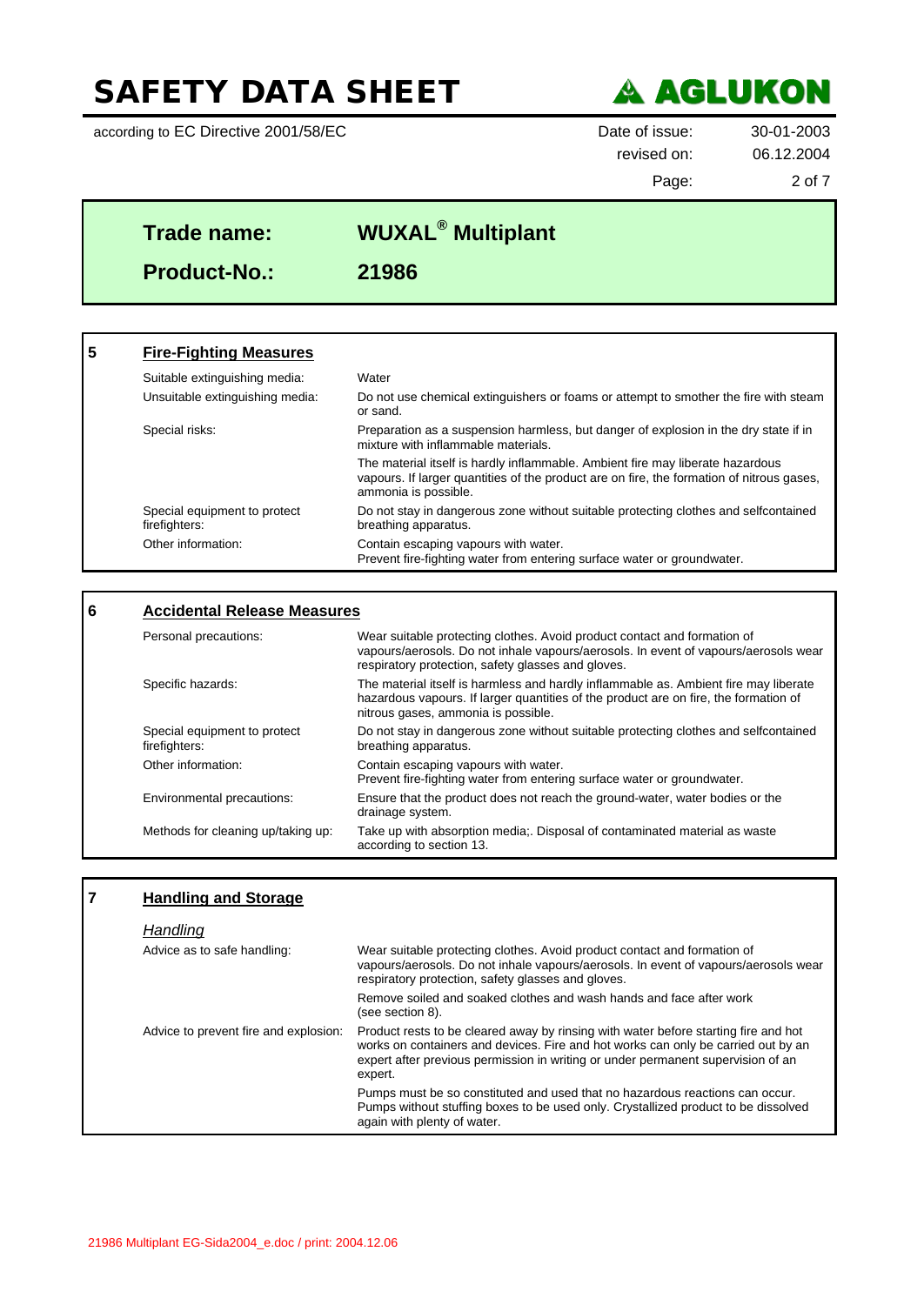according to EC Directive 2001/58/EC Date of issue: 30-01-2003



revised on: 06.12.2004

Page: 3 of 7

٦

| Trade name:         | <b>WUXAL<sup>®</sup> Multiplant</b> |
|---------------------|-------------------------------------|
| <b>Product-No.:</b> | 21986                               |

| Storage                                   |                                                                                                                                                                                                                            |
|-------------------------------------------|----------------------------------------------------------------------------------------------------------------------------------------------------------------------------------------------------------------------------|
| Stockrooms and containers required:       | It is recommended to design stockrooms so that the product is well-protected from<br>weather factors, solar radiation, heat up, dry up and impurities.<br>Keep stockrooms free from fireplaces and other ignition sources. |
|                                           | Keep containers densely closed and store in a cool dry place.                                                                                                                                                              |
|                                           | To fight a fire and decomposition keep care of a sufficient water supply.                                                                                                                                                  |
|                                           | Ensure high standard of housekeeping in the storage area.<br>Do not store in metal containers (corrosion risk).                                                                                                            |
|                                           | Temperature in stockrooms not below $+5$ °C and above $+40$ °C.                                                                                                                                                            |
| Storage together with other<br>materials: | Do not store together with:<br>- strong alcaline materials,<br>- strong acid materials,<br>- combustible materials.<br>- substances, which form perilous reactions with ammonium nitrate.                                  |
|                                           | Do not store together with food and luxury food, beverage and animal feed.                                                                                                                                                 |
|                                           | More information see section 10.                                                                                                                                                                                           |

### **8 Exposure Controls / Personal Protection**

#### *Exposure limits*

The preparation contains no constituents with occupational exposure limits rsp. biological occupational exposure limits requiring monitoring.

#### *Personal protective equipment*

| Respiratory protection:          | Not required. Respiratory protection necessary at vapour/aerosol and wet fog<br>formation.                     |
|----------------------------------|----------------------------------------------------------------------------------------------------------------|
| Hand protection:                 | Rubber or plastic gloves                                                                                       |
| Eye protection:                  | Safety goggles                                                                                                 |
| Skin and body protection:        | Closed working clothes                                                                                         |
| Preventive and hygiene measures: | Do not eat and drink at work. Remove immediately soiled and soaked clothes. Wash<br>hands and face after work. |

### **9 Physical and Chemical Properties**

#### *Appearance*

| Form/physical state: | Aqueous crystal suspension |
|----------------------|----------------------------|
| Colour:              | Olive-green                |
| Odour:               | Product-specific           |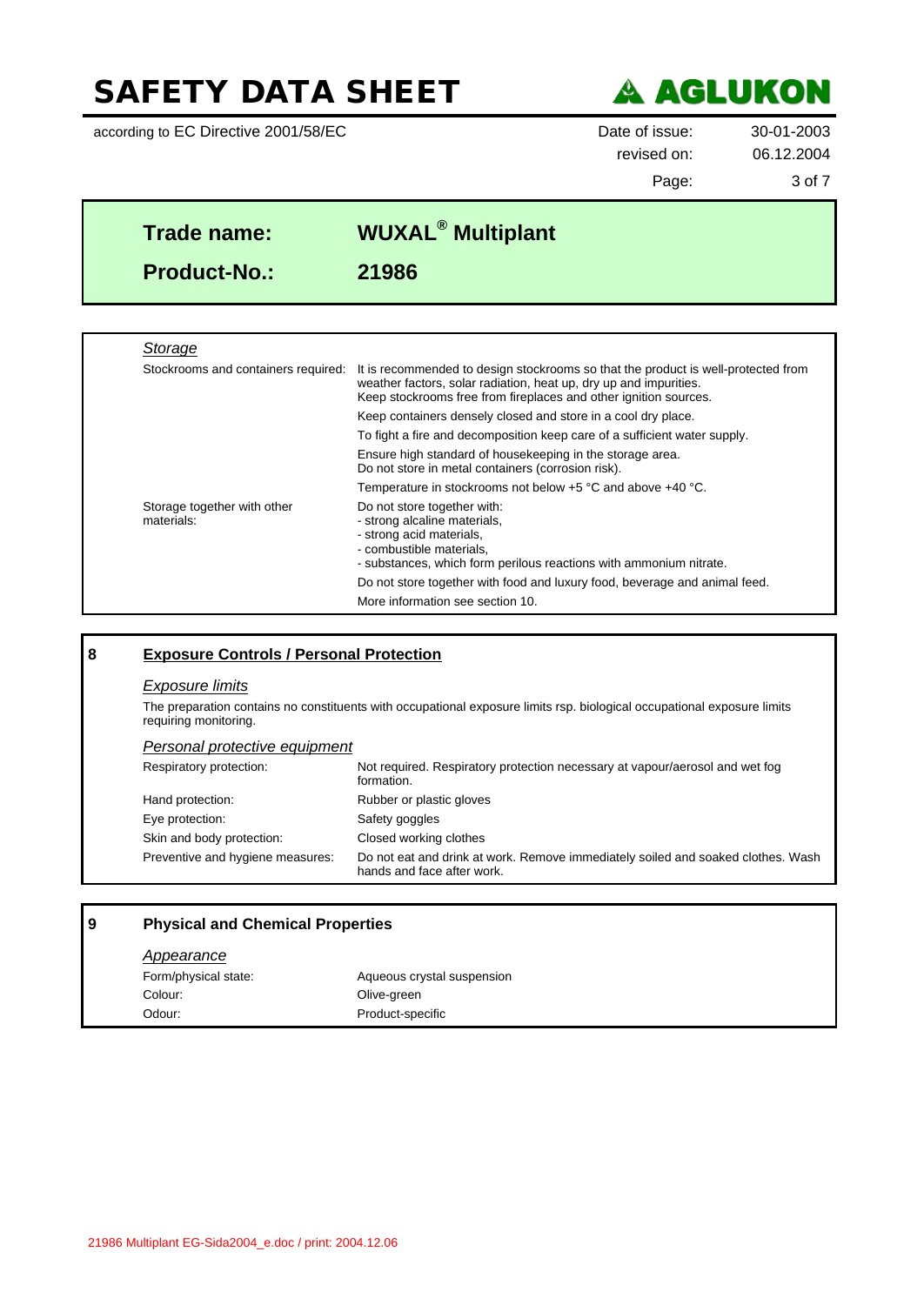according to EC Directive 2001/58/EC Date of issue: 30-01-2003



revised on: 06.12.2004 Page: 4 of 7

| Trade name:         | <b>WUXAL<sup>®</sup> Multiplant</b> |  |
|---------------------|-------------------------------------|--|
| <b>Product-No.:</b> | 21986                               |  |

| Data relevant to safety        |                                                    | Method:                                       |  |
|--------------------------------|----------------------------------------------------|-----------------------------------------------|--|
| pH (original state):           | Approx. 6                                          |                                               |  |
| pH at 16 g/l $H_2O$ and 20° C: | Approx. 7                                          |                                               |  |
| Change in physical state:      | $>$ 100 $^{\circ}$ C evaporation of water          |                                               |  |
| Boiling point/-range:          | Not determined                                     | °C                                            |  |
| Melting point/-range:          | Not determined                                     | °C                                            |  |
| Flash point:                   | Not applicable                                     | °C                                            |  |
| Inflammability:                | Not determined                                     |                                               |  |
| Ignition temperature:          | Not determined                                     | °C                                            |  |
| Self-ignition:                 |                                                    | The product is not spontaneously inflammable. |  |
| Fire-promotive properties:     | The product is not fire-promotive.                 |                                               |  |
| Explosion hazard:              | The product has no explosion hazardous properties. |                                               |  |
| Vapor pressure (at °C):        | Not determined                                     | hPa                                           |  |
| Density (at $20^{\circ}$ C):   | approx. 1,4                                        | q/cm <sup>3</sup>                             |  |
| Solubility in water (at 20°C): | Approx. 200                                        | g/l                                           |  |

| l 10 | <b>Stability and Reactivity</b>   |                                                                                                                                                                                                                                                                                                                            |
|------|-----------------------------------|----------------------------------------------------------------------------------------------------------------------------------------------------------------------------------------------------------------------------------------------------------------------------------------------------------------------------|
|      | Conditions to avoid:              | Direct solar radiation, heat up and dry up.                                                                                                                                                                                                                                                                                |
|      |                                   | Temperatures above +40° C.                                                                                                                                                                                                                                                                                                 |
|      | Materials to avoid:               | Strong alcaline materials, as alkalis, calcinated lime, slaked lime, cement,<br>strong acid materials, as all acids, chlorate, chlorite, hypochloride, nitrite,<br>combustible materials, as coal dust, oil, fuel, organic peroxide, metal powder, grain,<br>paper, wood fiber, hay, straw, combustible packing materials. |
|      | Hazardous decomposition products: | Reacts with alkalis setting ammonia free.                                                                                                                                                                                                                                                                                  |
|      | Thermic decomposition products:   | If larger quantities of the product are on fire, the formation of nitrous gases, ammonia<br>gases is possible.                                                                                                                                                                                                             |
|      | Further information:              | No decomposition if correctly used.<br>The product is stable under normal conditions.                                                                                                                                                                                                                                      |

| 11 | <b>Toxicological Information</b> |                                                                                                                                                       |
|----|----------------------------------|-------------------------------------------------------------------------------------------------------------------------------------------------------|
|    | <b>Toxicological tests</b>       |                                                                                                                                                       |
|    | Acute toxicity                   | Toxicological data are not available.<br>Toxicological effects are unknown.                                                                           |
|    |                                  | Property that must be anticipated on the basis with comparable preparations:<br>LD50 (oral, rat): $>10.000$ mg/kg                                     |
|    |                                  | The following applies to ammonium nitrate: LD50 (oral, rat): 4820 mg/kg.<br>The following applies to potassium nitrate: LD50 (oral, rat): 3750 mg/kg. |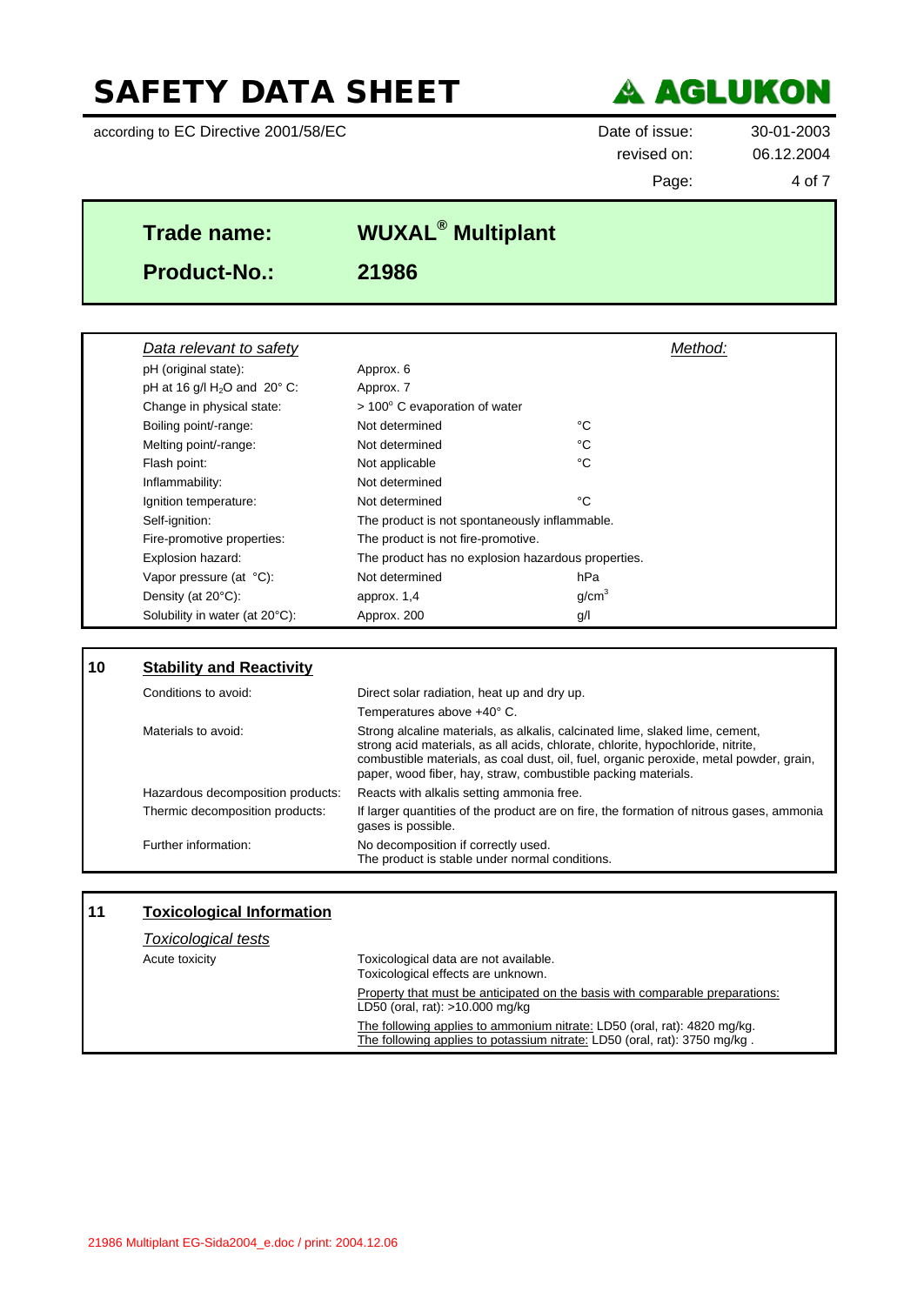according to EC Directive 2001/58/EC Date of issue: 30-01-2003



# revised on: 06.12.2004

Page: 5 of 7

٦

| Trade name:         | <b>WUXAL<sup>®</sup> Multiplant</b> |  |
|---------------------|-------------------------------------|--|
| <b>Product-No.:</b> | 21986                               |  |
|                     |                                     |  |

### *Further toxicological information*

| After inhalation of aerosols:     | Slight irritations of the mucous membranes and coughing.                                                   |
|-----------------------------------|------------------------------------------------------------------------------------------------------------|
| After skin contact:               | Slight irritations.                                                                                        |
| After eye contact:                | Slight irritations.                                                                                        |
| After swallowing:                 | Nausea and vomiting.                                                                                       |
| After uptake of large quantities: | diarrhoea, disturbed electrolyte balance.                                                                  |
|                                   | The following applies to nitrates in general:<br>methaemoglobinaemia after the uptake of large quantities. |
|                                   |                                                                                                            |

#### *Further data*

Further hazardous properties cannot be excluded.

The product should be handled with the care usual when dealing with chemicals.

No toxicological effects are to be expected when the product is handled and used with due care and attention.

### **12 Ecological Information**

| General information:   | Fertilzer material.                                                                                                                                             |
|------------------------|-----------------------------------------------------------------------------------------------------------------------------------------------------------------|
|                        | Ensure that the product does not reach the ground-water, water bodies or the<br>drainage system.                                                                |
| Further ecologic data: | Depending on the concentration, phosphorus and/or nitrogen compounds may<br>contribute to the eutrophication of drinking- water supplies.                       |
|                        | The following applies to ammonium ions in general:<br>biological effects: fish: toxic as from 0.3 mg/l;<br>animal nourishment for fish: toxic as from 0.3 mg/l. |
|                        | No ecological problems are to be expected when the product is handled and used<br>with due care and attention.                                                  |
| Water pollution class: | - slightly water polluting preparation<br>(csent chassification)<br>WGK 1                                                                                       |

### **13 Disposal Considerations**

| Product                                  |                                                                                                                                            |
|------------------------------------------|--------------------------------------------------------------------------------------------------------------------------------------------|
| Recommendation:                          | Disposal of product rests in accordance with the official local disposal regulations.                                                      |
| According to european waste regulations: |                                                                                                                                            |
| Waste Code (EWC-No.):                    | 061000                                                                                                                                     |
| Waste Name:                              | Wastes from the manufacture, formulation, supply and use of nitrogen chemicals,<br>nitrogen chemical processes and fertiliser manufacture. |
| Contaminated packaging                   |                                                                                                                                            |
| Recommendation:                          | Disposal of contaminated packages in accordance with the local official disposal<br>regulations.                                           |
| Cleaners:                                | Water                                                                                                                                      |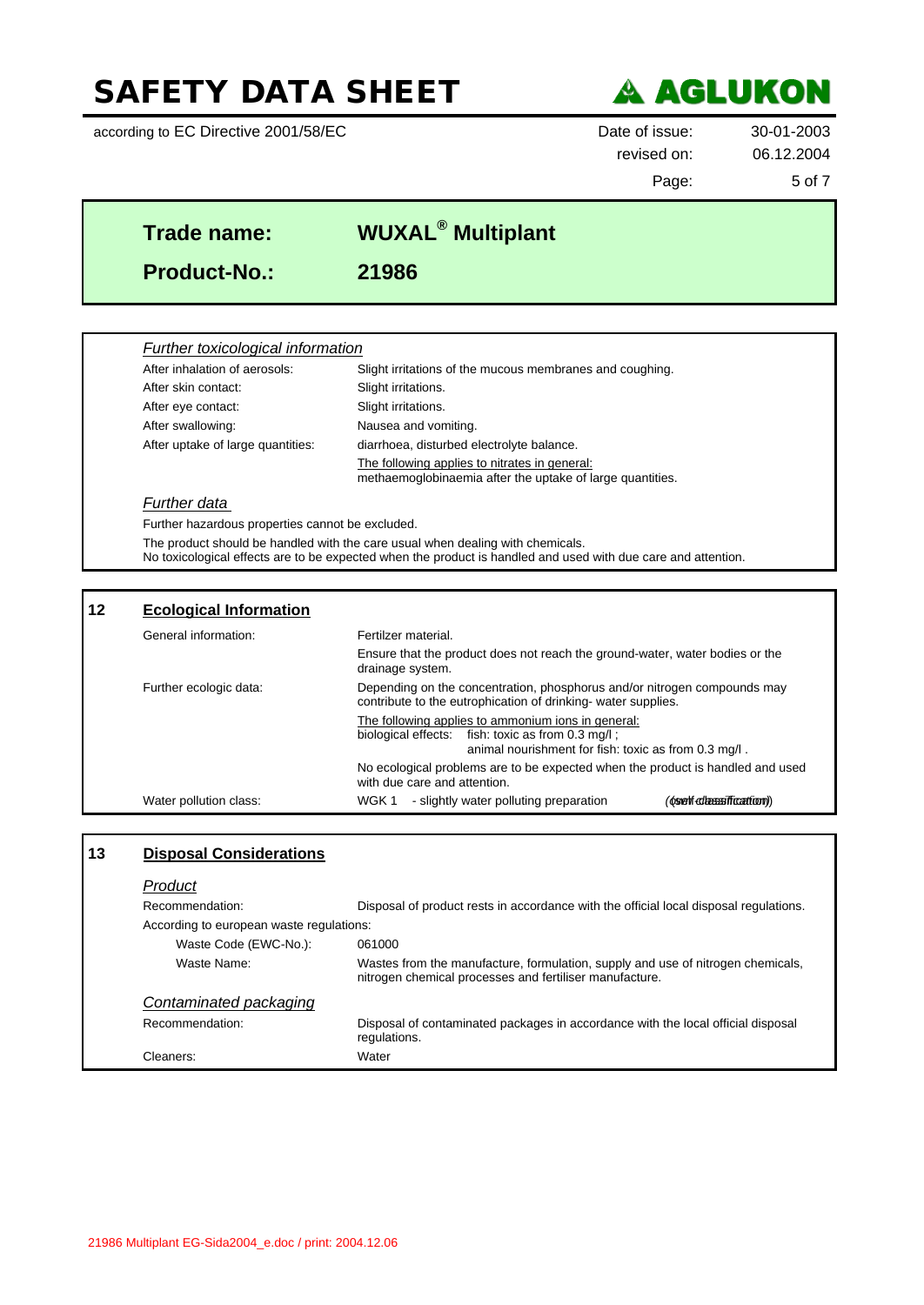according to EC Directive 2001/58/EC Date of issue: 30-01-2003



revised on: 06.12.2004 Page: 6 of 7

# **Trade name: WUXAL® Multiplant Product-No.: 21986**

### **14 Transport Information Surface transport:** No hazardous good. *River transport* No hazardous good. *Sea navigation transport:* No hazardous good. *Air transport:* No hazardous good. *Further information:* The transport regulations are cited according to international regulations and in the form applicable in Germany (GGVS/GGVE). Possible national deviations in other countries are not considered.

### **15 Regulatory Information**

| Danger symbol and designation:                                   | No labelling duty according to the EC-Hazardous Materials Regulation.                                     |                                        |                        |  |
|------------------------------------------------------------------|-----------------------------------------------------------------------------------------------------------|----------------------------------------|------------------------|--|
| contains R-phrases:                                              | None                                                                                                      |                                        |                        |  |
| contains S-phrases:                                              | None                                                                                                      |                                        |                        |  |
| <b>National regulations Germany</b>                              |                                                                                                           |                                        |                        |  |
| Particular labelling of certain<br>preparations:                 | According to the Hazardous Materials Regulation (Germany):<br>"Fertilizer with ammonium nitrate, Group D" |                                        |                        |  |
| <b>Employment limitations:</b>                                   | None                                                                                                      |                                        |                        |  |
| Interference regulations:                                        | None                                                                                                      |                                        |                        |  |
| Classification according to VbF:                                 | None                                                                                                      |                                        |                        |  |
| Technical Regulations Air:                                       | None                                                                                                      |                                        |                        |  |
| Storage class according to<br>VCI-concept:                       | 12                                                                                                        | Liquid product with no fire risk.      |                        |  |
| Water pollution class:                                           | WGK 1                                                                                                     | - slightly water polluting preparation | (oself classification) |  |
| Further regulations, limitations and<br>prohibition regulations: | None                                                                                                      |                                        |                        |  |